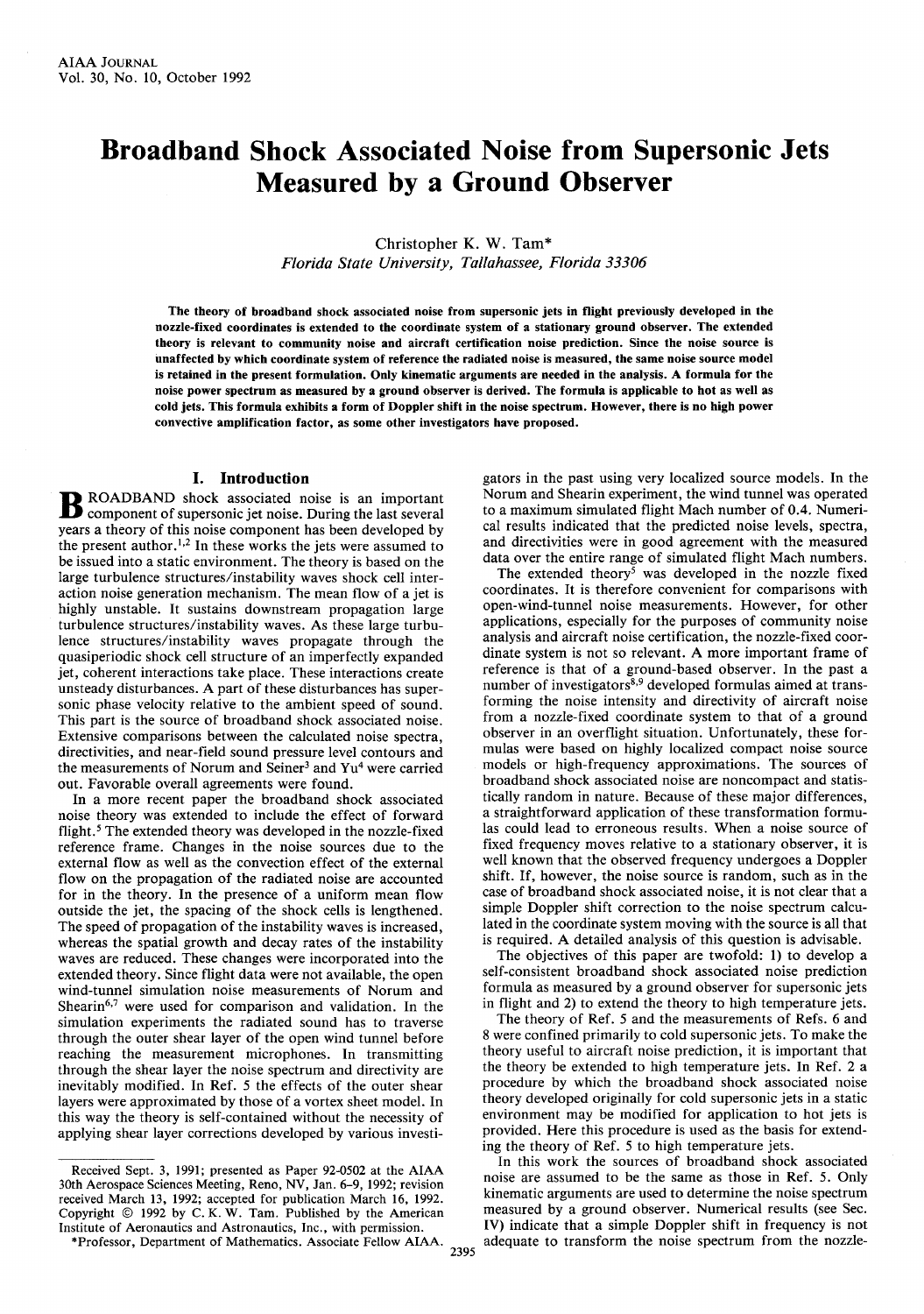fixed coordinate system to the ground-based coordinate system. Further, according to the present prediction formula, there is no large convective amplification, as some previous point source model theories have suggested. These issues will be examined in depth in the concluding section of this paper.

# **II. Extension to Hot Jets**

Consider a supersonic jet in flight. Let the fully expanded jet Mach number be  $M_j$  and the design Mach number of the convergent-divergent nozzle be *Md.* The forward flight Mach number is *M<sup>f</sup> .* The flow configuration in the nozzle fixed coordinate system is shown in Fig. 1. Let *R* be the radial distance from the center of the nozzle exit,  $\psi$  the inlet angle, and *D* the nozzle exit diameter. In Ref. 5 a formula [Eq. (3.7)] by which the broadband shock associated noise radiated in the direction of  $\psi$  can be calculated is provided. However, this formula is intended to be applicable to cold jets only. On following the procedure given in Ref. 2, this cold jet broadband shock associated noise formula may be modified for application to hot jets. Two types of corrections are required. The first type is the jet density correction. This can be accomplished by multiplying the original equation by the factor

$$
(\rho_j/\rho_\infty)\bigg(1+\frac{\gamma-1}{2}M_j^2\bigg)^{-1}
$$

where  $\rho_i$  and  $\rho_\infty$  are the jet and ambient gas density, respectively, and  $\gamma$  is the ratio of specific heats. This factor is equal to unity for cold jets. For hot jets this factor reduces the noise intensity because of the lower jet density. The second type of corrections involve modifying the jet flow and instability wave parameters due to high jet temperature. The following temperature adjustments are recommended (for a flight Mach num $ber < 0.5$ ).

### **A. Convection Velocity of Large Turbulence Structures/Instability Waves**

Let  $u_c$ ,  $u_j$ , and  $u_f$  be the convection velocity of the instability waves, the jet velocity, and the flight velocity, respecwhere  $T_i$  is the temperature of the jet, and  $D_i$  is the fully expanded jet diameter related to the nozzle exit diameter *D* by

$$
\frac{D_j}{D} = \left\{ \frac{1 + [(\gamma - 1)/2]M_j^2}{1 + [(\gamma - 1)/2]M_d^2} \right\}^{(\gamma + 1)/[4(\gamma - 1)]} \left( \frac{M_d}{M_j} \right)^{\gamma_2} \tag{4}
$$

where  $M_d$  is the nozzle design Mach number.

#### **C. Shock Cell Wave Numbers**

The shock cell spacing of hot jets is reduced by forward flight. The wave number of the  $m$ th shock cell waveguide mode *km* may be calculated by

$$
k_m(\text{hot jet at } M_f) = \frac{k_m(\text{cold jet at } M_f = 0)}{1.0 + (0.812 - 0.254T_f/T_\infty)M_f}
$$
 (5)

After the temperature modifications in Eq. (5) have been incorporated into Eq. (3.7) of Ref. 5, the following broadband shock associated noise power spectrum formula for hot supersonic jets in flight in the nozzle fixed coordinates is obtained:

$$
S_{R\rightarrow\infty}(R, \psi, f) = \frac{\bar{c}L^2 A^2 A_j \rho_{\infty}^2 a_{\infty}^4 M_f^2}{R^2 (1 - M_f^2 \sin^2 \psi) f(f D_j / u_j) \{1 + [(\gamma - 1)/2] M_f^2\}}
$$

$$
\times \left\{ \sum_{m=1}^N \frac{1}{\sigma_m^2 J_1^2(\sigma_m)} \cdot \exp\left[-\left(\frac{f_m}{f} - 1\right)^2\right] \times \left(1 + M_c \frac{M_f (1 - M_f^2 \sin^2 \psi)^{\frac{1}{2}} + \cos \psi}{(1 - M_f^2)(1 - M_f^2 \sin^2 \psi)^{\frac{1}{2}}}\right) \left(\frac{u_j}{u_c}\right)^2 \frac{L^2}{2\ln 2} \right\}
$$
(6)

where  $\bar{c} = 2.65 \times 10^{-4}$   $S_0(S_0 = 0.35)$ ,  $A_j = \pi D_j^2/4$ , and  $a_{\infty}$  is the ambient speed of sound.  $J_1$  is the Bessel function of order one, and  $\sigma_m$  is the *m*th zero of the Bessel function of order zero. In Eq. (6) the factor  $fD_i/u_i$  in the denominator is to be replaced by  $S_0$  whenever it is less than  $S_0$  and

$$
f_m = \frac{u_c k_m/(2\pi)}{1 + M_c \left\{ \left[ M_f (1 - M_f^2 \sin^2 \psi)^{1/2} + \cos \psi \right] / \left[ (1 - M_f^2)(1 - M_f^2 \sin^2 \psi)^{1/2} \right] \right\}}\tag{7}
$$

tively. If  $T_r$  is the total temperature of the jet and  $T_\infty$  is the ambient temperature, then  $u_c$  may be estimated by the following formula:

$$
\frac{u_c}{u_j} = \begin{cases} [0.7 - 0.06(T_r/T_\infty - 1.0)](1 - u_f/u_j] + u_f/u_j \\ T_r/T_\infty > 1 \\ 0.7 + 0.3u_f/u_j, \end{cases}
$$
(1)

In Eq. (1) the coefficient 0.06 has been found empirically to give better results than the coefficient of Ref. 2 (0.025).

#### **B. Half-Width of Similarity Noise Source**

The half-width *L* is reduced by jet temperature. An extension of the formula of Ref. 5 is

$$
L = 3.3 \left(\frac{x_c}{8.0}\right) \left[1.0 + \left(1.114 - 0.36 \frac{T_j}{T_\infty}\right) M_f\right] / D_j \tag{2}
$$

where  $x_c$ , the core length of the jet, can be calculated by

$$
\frac{x_c}{D_j} = \begin{cases} 4.3 + 1.2M_j^2, & T_j > T_{\infty} \\ 4.3 + 1.2 \left[ M_j^2 + \left( 1 - \frac{T_j}{T_{\infty}} \right) \right], & T_j < T_{\infty} \end{cases}
$$
 (3)

In formulating the broadband shock associated noise theory it has always been assumed that the convergent-divergent nozzle of *Md* is perfectly manufactured. That is, when operating at a fully expanded Mach number  $M_i = M_d$ , there is no shock cell structure in the jet plume. In practice this is not always true, especially for hot jets. Because of various nozzle imperfections, a residual shock cell structure invariably exists so that even when the jet is operating nominally at the design Mach number there is still broadband shock associated noise. To account for this deviation from an ideal condition, one



**Fig. 1 Schematic diagram of the flow around a supersonic jet in flight in the nozzle-fixed coordinate system.**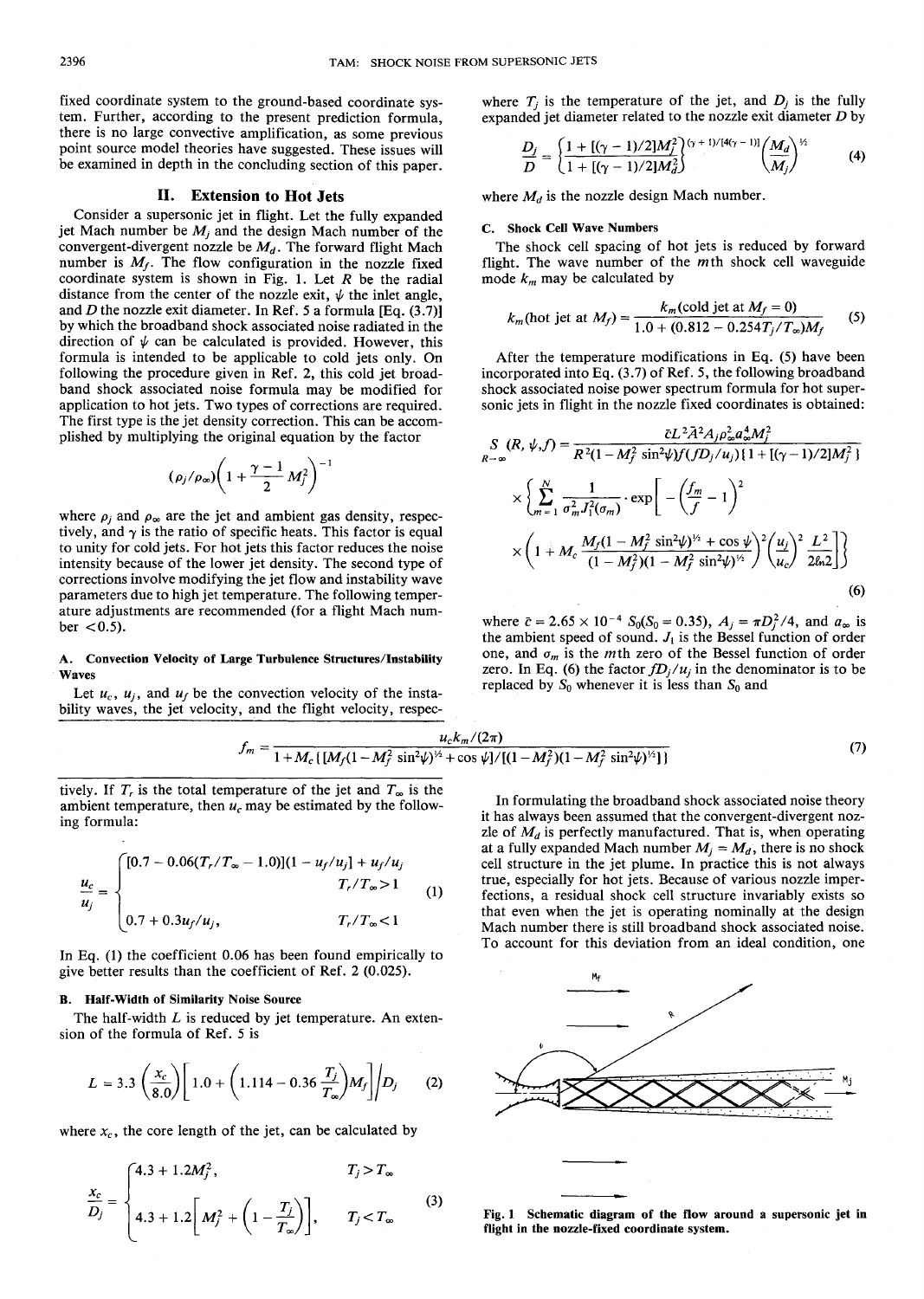may incorporate empirically a residue shock cell strength  $\epsilon$  in the parameter  $\bar{A}^2$  of Eq. (6) as follows:

$$
\tilde{A}^{2} = \begin{cases}\n\frac{\left[ (M_{j}^{2} - M_{d}^{2})^{2} + \epsilon \right] \left( \frac{D}{D_{j}} \right)^{2} \left[ 1 + \frac{\gamma - 1}{2} M_{d}^{2} \right]^{2}}{1 + 3 \left[ (M_{j}^{2} - M_{d}^{2}) \left( 1 + \frac{\gamma - 1}{2} M_{d}^{2} \right) \right]^{3}} \\
\frac{\left[ (M_{j}^{2} - M_{d}^{2})^{2} + \epsilon \right] \left[ 1 + \frac{\gamma - 1}{2} M_{d}^{2} \right]^{2}}{\left( 1 + \frac{\gamma - 1}{2} M_{d}^{2} \right)^{2}} \\
\frac{1 + 6 \left[ (M_{d}^{2} - M_{j}^{2}) \left( 1 + \frac{\gamma - 1}{2} M_{d}^{2} \right) \right]^{5}}{\left( \text{overexpanded jets} \right)}\n\end{cases}
$$
\n(8)

where  $\epsilon = 0$  corresponds to a  $C - D$  nozzle without imperfections. Based on a number of numerical test cases, it is found that a value of  $\epsilon = 0.03$  gives generally satisfactory results compared with experimental measurements. It should be noted that the residual shock cell strength is important only when the jet is operating closed to its nominal design condition.

Experimental data of broadband shock associated noise from hot supersonic jets are not readily available in the literature. After a fairly thorough search, only two sets of measurements<sup>10,11</sup> were found. In the work of Tanna et al.<sup>10</sup> the jets were discharged into a static environment. No forward flight effects were investigated*'.* A 2-in. convergent nozzle was used in the experiments. To suppress the screech tones, metal taps were inserted around the nozzle lip. From the measurements of Norum and Seiner<sup>3</sup> it is known that such taps have the unintended side effects of also reducing the peak level of broad-

band shock associated noise. This point must be borne in mind when comparing calculated results with measurements. Tanna et al.<sup>10</sup> presented their data as 200-Hz band sound pressure level spectra. Figures 2a-2d show typical comparisons between calculated noise spectra of Eq. (6) and experimental measurements in the forward arc. As can be seen the peak frequencies of broadband shock associated noise for this high-temperature jet (total temperature =  $1307^{\circ}R$ ) are well predicted. A maximum of  $N = 35$  modes are used in the calculations. The dips in the predicted spectra (e.g.,  $\sim$  7 kHz) in Fig. 2a have been noted and discussed in Ref. 1. The calculated peak noise levels are generally 3 dB higher than the measurements. The main part of this discrepancy is believed to be due to the effects of the taps used in the experiments. A quantitative estimate of this effect is desirable but is unavailable at the present time.

Another set of broadband shock noise data available for comparison was measured by Yamamoto et al.<sup>11</sup> In these more recent experiments the jets were operated at even higher total temperature. Both conical and convergent-divergent nozzles were used. In addition, open-wind-tunnel forward-flight simulation noise measurements were made. Figures 3a-3c show typical comparisons between calculated results and measurements. For this run the total temperature of the jet was 1718°R and a convergent nozzle of 5.094 in. in diameter was used. As is readily seen overall there is good agreement between predictions and measurements. This is true both in spectral distribution and in absolute level. To simulate the effect of forward flight, an open wind tunnel of 48-in. in diameter was used in the experiment of Yamamoto et al. In all of the flight simulation measurements the wind-tunnel speed was set at 400 ft/s. To be able to use these measurements to test the validity of the hot jet shock noise theory, a vortex sheet wind-tunnel model similar to that in Ref. 5 was adopted in the analysis. The extended theory allows a direct comparison between the calculated results and microphone measure-



Fig. 2 Comparisons between calculated spectra and the experimental measurements of Ref. 10  $(M_j = 1.487, M_d = 1.0, T_r = 1307$ °R,  $T_r/T_\infty = 2.524$ ,  $\gamma = 1.35$ : a)  $\psi = 45$  deg; b)  $\psi = 60$  deg; c)  $\psi = 75$  deg; d)  $\psi = 90$  deg.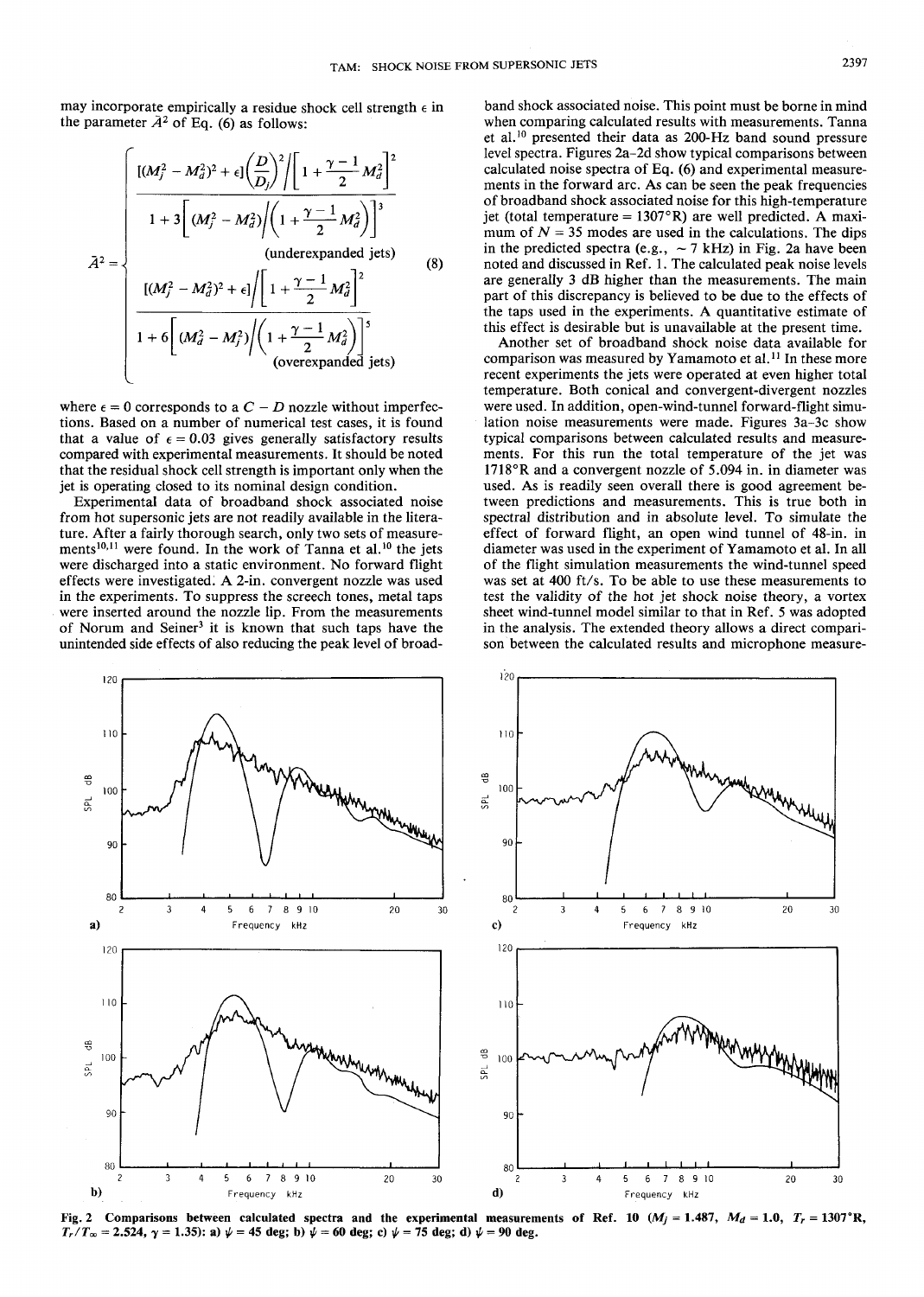

**Fig. 3 Comparisons between calculated results and measurements of Ref.** 11 ( $M_j = 1.336$ ,  $M_d = 1.0$ ,  $T_r = 1718$ °R,  $T_r/T_\infty = 3.31$ ,  $\gamma = 1.36$ ): **a**)  $\psi = 50$  deg; b)  $\psi = 70$  deg; c)  $\psi = 90$  deg.

ments. Figures 4a-4c show the calculated and measured shock noise spectra at  $\psi$  = 50, 70, and 90 deg for a Mach 1.439 jet at 1710°R total temperature. As has been discussed in Ref. 5 for cold jets, one effect of the simulated forward flight is the shifting of the spectral peak to a lower frequency. The calculated results appear to match this frequency shift well. In addition, the calculated peak levels and the spectral shapes are in good agreement with measurements. Although not reported here, comparisons between calculated results and all of the measured hot jet data of Ref. 11 with and without forwardflight simulation had been carried out. Overall, favorable agreements were found.

## **III. Shock Noise Measured by a Ground Observer**

In Ref. 5 a broadband shock associated noise theory from supersonic jets in forward flight is developed. This theory is an extension of earlier works.<sup>1,2</sup> In this theory the random acoustic noise field generated by the interaction of the large turbulence structures/instability waves and the shock cell structure of the jet flow is found in a nozzle-fixed coordinate system. In this section a formula for the power spectrum of this same noise field as measured by a ground observer is derived. Since the noise field is unchanged regardless of whether it is measured in the nozzle-fixed or the ground-fixed coordinates, only a kinematic analysis is needed for this purpose.

Let  $(r, \phi, x)$  be the coordinates of a nozzle-fixed cylindrical coordinate system centered at the nozzle exit with the *x* axis pointing in the direction of the jet flow as shown in Fig. 5. For reference purpose let  $(R, \theta, \phi)$  be the corresponding spherical coordinates, where  $\theta$  is the polar angle measured from the x axis, and  $\theta$  is the supplement of the inlet angle  $\psi$ . The relationships between the two coordinate systems are

$$
r = R \sin \theta, \qquad x = R \cos \theta, \qquad \phi = \phi \tag{9}
$$

Relative to this frame of reference, a ground observer moves with constant velocity  $u_f$  in the x direction, where  $u_f$  is the flight velocity. Consider a ground observer located at  $(r, \phi, x)$ at time *t.* The observer measures the pressure fluctuations associated with the random noise field generated by the jet. Let  $\tau_{\text{eff}}$  be the effective correlation time of the random acoustic wave field measured by the ground observer. In the time interval  $\tau_{\text{eff}}$  the observer moves a distance  $\tau_{\text{eff}}u_f$  in the *x* direction. It will be assumed that the observer is in the far field, so that  $\tau_{eff}u_f/R \ll 1$ . This implies that  $\delta\theta \simeq u_f \tau_{eff}$  sin  $\theta/R$  and  $\delta R/R \simeq u_f \tau_{eff} \cos \theta / R$  ( $\delta \theta$  and  $\delta R$  are the change in the ground observer's coordinates in the time interval  $\tau_{\text{eff}}$ ) are very small. In other words, the change in  $\theta$  and R over the time interval  $\tau_{\text{eff}}$ is negligible.

With respect to the nozzle-fixed coordinate system, a formula for the pressure of the random broadband shock associated noise field is provided in Ref. 5. In this paper the same notation as that in Ref. 5 will be used. The present effort is, first, to calculate the autocorrelation function as the ground observer would have measured it. Then the noise power spectrum is obtained by taking its Fourier transform. According to Ref. 5, the pressure of the noise field at the location of the



**Fig. 4 Comparisons between calculated results and measurements of Ref.** 11 ( $M_i = 1.439$ ,  $M_d = 1.0$ ,  $M_f = 0.358$ ,  $T_r = 1710$ °R,  $T_r/T_\infty =$ **3.295,**  $\gamma = 1.366$ : **a**)  $\psi = 50$  deg; b)  $\psi = 70$  deg; c)  $\psi = 90$  deg.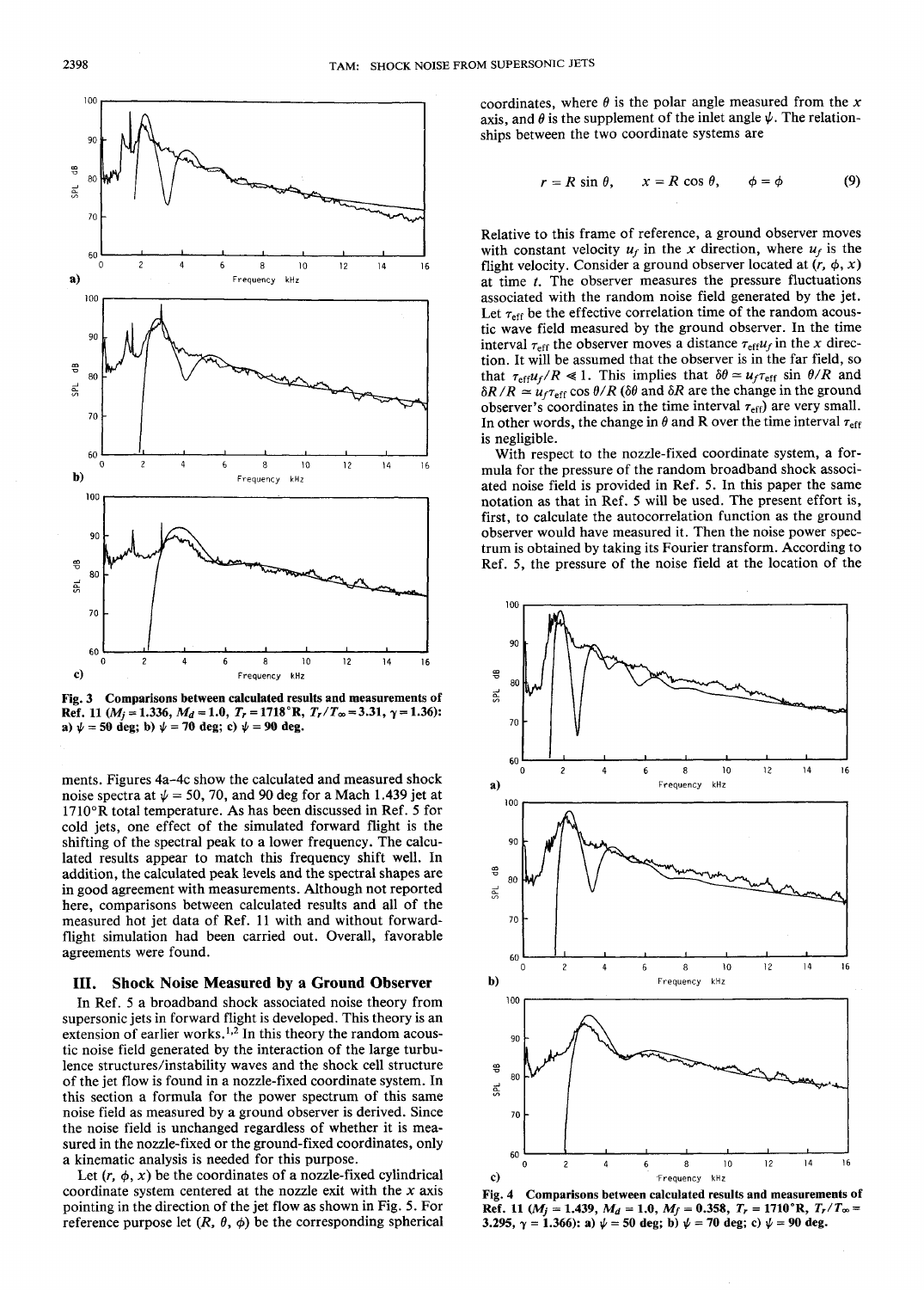ground observer at time *t* associated with the *m*th shock cell waveguide mode is given by

$$
p_m(r, \phi, x, t) = \sum_{n = -\infty}^{\infty} \int_{-\infty}^{\infty} a_n(\omega) g_{nm}(\eta, \omega) H_n^{(1)}[i\nu(\eta, \omega)r]
$$
  
\n
$$
\exp[i(\eta x + n\phi - \omega t) + i(n + 1)\pi/2] d\eta d\omega
$$
 (10)

where

$$
g_{nm}(\eta, \omega) = \frac{1}{2\pi} \int_{-\infty}^{\infty} A_{nm}(x, \omega) \exp[i(\Theta_n - \Psi_m)/\epsilon - i\eta x] dx
$$
 (11)  

$$
g_{nm}(-\eta, -\omega) = g_{nm}^*(\eta, \omega)
$$

$$
\nu(\eta, \omega) = [\eta^2 - (\omega - u_f \eta)^2 / a_{\omega}^2]^{1/2}
$$

$$
-\pi/2 \le \arg \nu \le \pi/2
$$
 (12)

$$
\langle a_n(\omega)a_{n'}(\omega')\rangle = \frac{1}{2}\,\tilde{D}\left(\frac{R_j}{u_j}\right)\,\delta(\omega + \omega')\,\delta_{n,-n'}\tag{13}
$$

where the asterisk denotes a complex conjugate. In Eq. (12) the equality sign on the right (left) is to be deleted if  $\omega > 0$  $(\omega < 0)$ .  $H_n^{(1)}( )$  is the *n*th-order Hankel function of the first kind,  $\langle \ \rangle$  denotes the ensemble average, and  $\delta(\omega + \omega')$  and  $\delta_{n,-n'}$  are the delta function and Kronecker delta, respectively. At a later time  $t + \tau$  the ground observer would have moved to the point  $(r, \phi, x + u_f \tau)$ . The pressure of the random acoustic field at this point and time is

$$
p_m(r, \phi, x + u_f \tau, t + \tau)
$$
  
\n
$$
= \sum_{n' = -\infty}^{\infty} \int_{-\infty}^{\infty} \int_{-\infty}^{\infty} a_{n'}(\omega') g_{n'm}(\eta', \omega') H_n^{(1)}[iv(\eta', \omega')r]
$$
  
\n
$$
\exp[i(\eta'x + n'\phi - \omega' t) + i(\eta' u_f - \omega')\tau]
$$
  
\n
$$
\exp[i(n' + 1)\pi/2] d\eta' d\omega'
$$
 (14)

By means of Eqs. (9) and (14) the autocorrelation function of the acoustic field as measured by the ground observer can be calculated:

$$
\langle p_m(r, \phi, x, \tau) p_m(r, \phi, x + u_f \tau, t + \tau) \rangle
$$
\n
$$
= \sum_{n=-\infty}^{\infty} \sum_{n'=-\infty}^{\infty} \int \int \int \int \langle a_n(\omega) a_{n'}(\omega') \rangle
$$
\n
$$
\cdot g_{nm}(\eta, \omega) g_{n'm}(\eta', \omega') H_n^{(1)}[i\nu(\eta, \omega) r] H_n^{(1)}[i\nu(\eta', \omega')r]
$$
\n
$$
\cdot \exp\{i[(\eta + \eta')x + (n + n')\phi - (\omega + \omega')t + (\eta' u_f - \omega')\tau + (n + n')\pi + \pi]\} d\eta d\eta' d\omega d\omega'
$$
\n(15)

Upon substituting the ensemble average property of the stochastic amplitude function  $a_n$  [Eq. (13)] into Eq. (15) and summing over the Kronecker delta  $\delta_{n,-n'}$  and integrating over the delta function  $\delta(\omega + \omega')$ , it is straightforward to find

$$
\langle p_m(r, \phi, x, t) p_m(r, \phi, x + u_f \tau, t + \tau) \rangle
$$
  
\n
$$
= \frac{1}{2} \tilde{D} \left( \frac{R_j}{u_j} \right) \sum_{n = -\infty}^{\infty} \int_{-\infty}^{\infty} \int_{-\infty}^{\infty} g_{nm}(\eta', \omega')
$$
  
\n
$$
\cdot g_{nm}^*(\eta, \omega') H_n^{(1)} [i\nu(\eta', \omega')r] H_n^{(1)*}[i\nu(\eta, \omega')r]
$$
  
\n
$$
\cdot \exp\{i[(\eta' - \eta)x + (\eta' u_f - \omega')\tau]\} d\eta d\eta' d\omega'
$$
 (16)

For a ground observer in the far field the  $\eta$  and  $\eta'$  integrals of Eq. (16) may be evaluated asymptotically. On replacing the Hankel function by its asymptotic form and then switching to



**Fig. 5 Coordinates of a ground observer relative to the supersonic jet in the nozzle fixed coordinate system.**

spherical polar coordinates according to Eq. (8), the following is found:

found:  
\n
$$
\lim_{R\to\infty} \int_{-\infty}^{\infty} g_{nm}(\eta', \omega') H_n^{(1)}[i\nu(\eta', \omega')r] e^{i\eta' (x+u_f\tau)} d\eta'
$$
\n
$$
\sim \lim_{R\to\infty} \int_{-\infty}^{\infty} g_{nm}(\eta', \omega') \cdot \left(\frac{2}{i\pi R \sin \theta}\right)^{1/2}
$$
\n
$$
\cdot \left[ \left(\exp\left[\left(-\nu(\eta', \omega') \sin \theta + i\eta' \cos \theta\right]R\right) \right. \right.
$$
\n
$$
\cdot \exp\left\{i\eta' u_f\tau - i(n + \frac{1}{2}\pi/2)\right) / \left[\nu(\eta', \omega')\right]^{1/2}\right\} d\eta' \qquad (17)
$$

The preceding integral may be evaluated by the method of steepest descents.<sup>12</sup> It is straightforward to find that the saddle point  $\eta'_{s}$  is given by

$$
\eta'_{s} = \frac{\omega'}{a_{\infty}} \left[ \frac{\cos \theta}{(1 - M_f^2 \sin^2 \theta)^{1/2}} - M_f \right] \frac{1}{1 - M_f^2}
$$
(18)

where  $M_f = u_f/a_\infty$  is the forward-flight Mach number. Upon applying the method of steepest descents to Eq. (17), the integral is evaluated:

$$
\lim_{R\to\infty}\int_{-\infty}^{\infty}g_{nm}(\eta',\omega')H_n^{(1)}[i\nu(\eta',\omega')r]e^{i\eta'(\chi+u_f\tau)}d\eta' \sim g_{nm}(\eta'_s,\omega')
$$

$$
\cdot \frac{2}{R(1-M_f^2\sin\theta)^{\frac{1}{2}}} \exp\left\{i\left[\frac{\omega'R/a_{\infty}}{M_f\cos\theta-(1-M_f^2\sin^2\theta)^{\frac{1}{2}}} + \eta'_s u_f\tau - (n+1)\pi/2\right]\right\}
$$
(19)

A similar formula for the  $\eta$  integral can easily be derived. On substitution into Eq. (16) the autocorrelation function becomes

$$
\langle p_m(r, \phi, x, t) p_m(r, \phi, x + u_f \tau, t + \tau) \rangle
$$
  
=  $\frac{1}{2} \tilde{D} \left( \frac{R_j}{u_j} \right) \sum_{n = -\infty}^{\infty} \int_{-\infty}^{\infty} \frac{4}{R^2} \frac{|g_{nm}(\eta'_s, \omega')|^2}{(1 - M_f^2 \sin^2 \theta)} \cdot e^{i(\eta'_s u_f - \omega')\tau} d\omega'$  (20)

Now the power spectrum is the Fourier transform of the autocorrelation function. The power spectrum of broadband shock noise associated with the mth shock cell waveguide mode measured by the ground observer is therefore given by

$$
S_m(\omega) = \frac{1}{2\pi} \int_{-\infty}^{\infty} \langle p_m(r, \phi, x, t) \, p_m(r, \phi, x + u_f \tau, t + \tau) \rangle e^{-i\omega \tau} \, \mathrm{d}\tau \tag{21}
$$

 $\sim$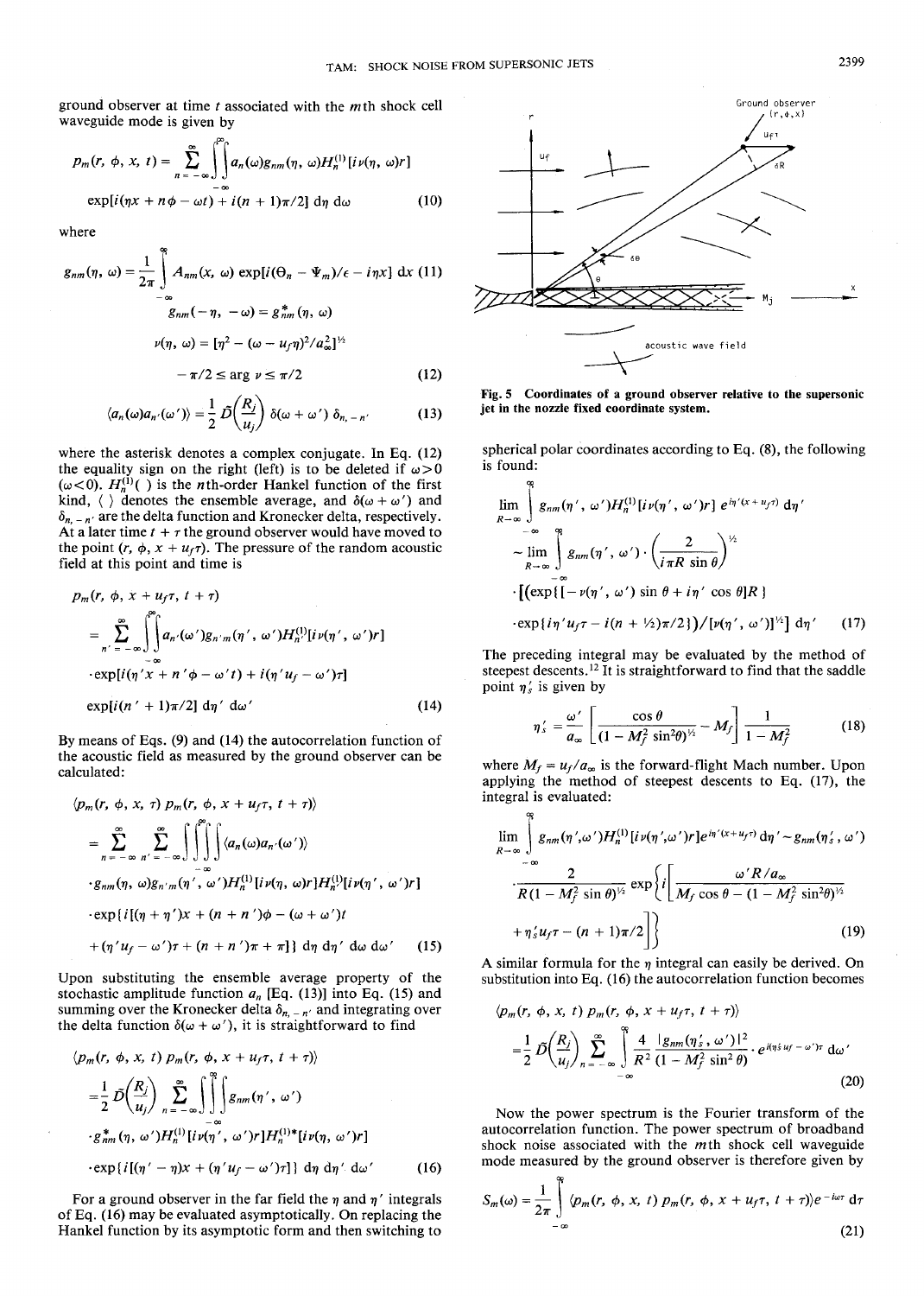After substitution of Eq. (20) into Eq. (21) the integration over  $\tau$  can be carried out independently of the function  $g_{nm}$ . The result is a delta function. Upon integrating  $\omega'$  over the delta function, the expression for the broadband shock associated noise power spectrum generated by the *mih* shock cell waveguide mode is (assuming axisymmetric sources and sound field as in Ref. 5)

$$
S_m(\omega) = 2 \ \tilde{D} \bigg( \frac{R_j}{u_j} \bigg) \frac{M_f \cos \theta + (1 - M_f^2 \sin^2 \theta)^{\frac{1}{2}}}{R^2 (1 - M_f^2 \sin^2 \theta)^{\frac{1}{2}}} \ |g_m(\eta'_s, \omega')|^2
$$
(22)

where

$$
\omega' = \omega[M_f \cos \theta + (1 - M_f^2 \sin^2 \theta)^{1/2}](1 - M_f^2 \sin^2 \theta)^{1/2}
$$

Following Refs. 2 and 5, we will adopt the similarity source model first introduced in Ref. 1. This provides the following explicit expression for *gm :*

$$
|g_m(\eta'_s, \omega')| = \frac{\tilde{E}L}{2(\pi \ln 2)^{1/2}} \frac{\rho_{\infty} a_{\infty} \tilde{A} R_j^{1/2} u_j^{3/2} (\pi S_0)^{1/2}}{\sigma_m J_1(\sigma_m)(\omega')^{1/2} (\omega' R_j / u_j)^{1/2}} \times \exp\left(-\left(\frac{\omega_m}{\omega'}-1\right)^2 \left\{1+\frac{u_c}{a_{\infty}}\right\} \times \left[\frac{M_f (1-M_f^2 \sin^2 \theta)^{1/2} - \cos \theta}{(1-M_f^2)(1-M_f^2 \sin^2 \theta)^{1/2}}\right]\right\}^2 \left(\frac{u_j L}{u_c}\right)^2 \frac{1}{4 \ln 2}\right) \tag{23}
$$

where the factor  $(\omega' R_j/u_j)^{\frac{1}{2}}$  is to be replaced by  $(\pi S_0)^{\frac{1}{2}}$ ,  $S_0 = 0.35$ , whenever  $\omega' R_j / u_j > \pi S_0$  and

$$
\omega_m = (u_c k_m) \left( \left( 1 + \frac{u_c}{a_\infty} \left\{ [M_f (1 - M_f^2 \sin^2 \theta)^{1/2} - \cos \theta \right\} / [(1 - M_f^2)(1 - M_f^2 \sin^2 \theta)^{1/2}] \right) \right)
$$
(24)

Finally, by summing up the contributions over all the shock cell waveguide modes (i.e.,  $S = \sum_{m} S_m$ ) and incorporating the temperature correction factor (see Sec. II), the spectrum of broadband shock associated noise measured by the ground observer is given by

$$
S(R, \psi, f) = \frac{\tilde{c}L^2 \tilde{A}^2 A_j \rho_{\infty}^2 a_{\infty}^4 M_j^2}{R^2 (1 - M_f^2 \sin^2 \psi) f(f' D_j / u_j) \{1 + [(\gamma - 1)/2] M_j^2\}}
$$

$$
\times \left( \sum_{m=1}^N \frac{1}{\sigma_m^2 J_1^2 (\sigma_m)} \cdot \exp \left\{ -\left(\frac{\hat{f}_m}{f} - 1\right)^2 \right\}
$$

$$
\times \left[ 1 + M_c \frac{M_f (1 - M_f^2 \sin^2 \psi)^{\nu_2} + \cos \psi}{(1 - M_f^2)(1 - M_f^2 \sin^2 \psi)^{\nu_2}} \right]^2 \left(\frac{u_j}{u_c}\right)^2 \frac{L^2}{2\ell n^2} \right) \tag{25}
$$

where  $f' = f[(1 - M_f^2 \sin^2 \psi)^\frac{1}{2} - M_f \cos \psi] (1 - M_f^2 \sin^2 \psi)^\frac{1}{2}$ In Eq. (25) the factor  $(f'D_j/u_j)$  is to be replaced by  $S_0$  $(S_0 = 0.35)$  whenever it is less than  $S_0$  and

$$
\hat{f}_m = [u_c k_m/(2\pi)]/[(z - M_f \cos \psi)z
$$
  
+ 
$$
M_c (M_f z + \cos \psi)(z + M_f \cos \psi)^{-1}]
$$
  

$$
z = (1 - M_f^2 \sin^2 \psi)^{\frac{1}{2}}
$$
 (26)

The parameters in Eqs. (25) and (26) are the same as those in Eq. (6).

Equation (25) is the principal result of this paper. This formula for a ground observer at  $(R, \theta)$  is almost the same as that in Eq. (6) evaluated at the same point in space (but moving with the jet). The major difference is in the formula for  $\hat{f}_m$  [Eq. (26)] vs  $f_m$  [Eq. (7)]. The change from  $f_m$  to  $\hat{f}_m$ 



**Fig. 6 Peak frequency of broadband shock associated noise mea**sured by a ground observer  $(M_j = 1.5, T_r = 2500 \text{°R}, T_\infty = 520 \text{°R}).$  $\mu_1, M_f = 0.0; - \mu, M_f = 0.1; -x-x, M_f = 0.2; - \mu,$  $M_f = 0.3;$  —  $\cdot$  —,  $M_f = 0.4$ .

amounts to a form of Doppler shift in the frequency of the spectrum. For a low flight Mach number (neglecting  $M_f^2$ terms) they are related by

$$
\hat{f}_m = f_m (1 + M_f \cos \psi) \tag{27}
$$

Since the spectrum given by Eq. (6) peaks nearly at  $f = f_m$  and the spectrum given by Eq. (26) peaks nearly at  $\hat{f}_m$ , Eq. (27) is simply a statement of the often-used Doppler shift formula. At a higher flight Mach number Eq. (27) is not adequate and Eq. (26) should be used.

Figure 6 shows an example of the variation of the peak frequency  $\hat{f}_1$  ( $m = 1$ , the main peak of the spectrum) with flight Mach number for a hot jet at 2500°R total temperature and a jet Mach number 1.5. In this figure  $\hat{f}_1$  is nondimensionalized with respect to the shock cell spacing *L<sup>s</sup>* at static condition  $(M_f = 0)$  and  $u_j$ , the jet velocity. As forward flight speed increases, the peak frequency measured by a ground observer in the forward direction increases, whereas a ground observer in the rear arc would record a downward shift of the peak frequency. The trend is similar to that of Eq. (27). However, unlike the prediction of Eq. (27), the direction without any shift of the peak frequency is not at  $\psi = 90$  deg but at  $\sim 65$ deg. Also, the magnitude of the frequency shift is much larger in the near arc than in the forward arc. The usefulness of Eq. (27) for broadband shock associated noise prediction is therefore very limited, and is primarily restricted to a very low flight Mach number.

Note: In Eq. (25)  $\psi$  and *R* are the angle and distance measured at reception time. If  $\psi_e$  and  $R_e$  are the emission angle and distance measured at emission time then they are related by

$$
R = R_e (1 + M_f^2 - 2M_f \cos \psi_e)^{1/2}
$$

$$
= \begin{cases} \sin^{-1} [\sin \psi_e / (R/R_e)], & \text{if } \cos \psi_e > M_f \\ \pi - \sin^{-1} [\sin \psi_e / (R/R_e)], & \text{otherwise} \end{cases}
$$

## **IV. Discussion**

It is worthwhile to point out that in Ref. 5 it was explicitly assumed that the exterior wall of the nozzle was covered by a boundary layer that was quite thick at the nozzle exit. The thick boundary-layer assumption is important because it allows one to use the same formula to estimate the shock cell strength in flight as in the static case. Equation (25) is based on the source model of Ref. 5. Thus, it should only be applied to supersonic jets with a thick external boundary layer at the nozzle exit.

Classical theory<sup>13</sup> of a moving point source and more recent theory based on somewhat more realistic simple sources in